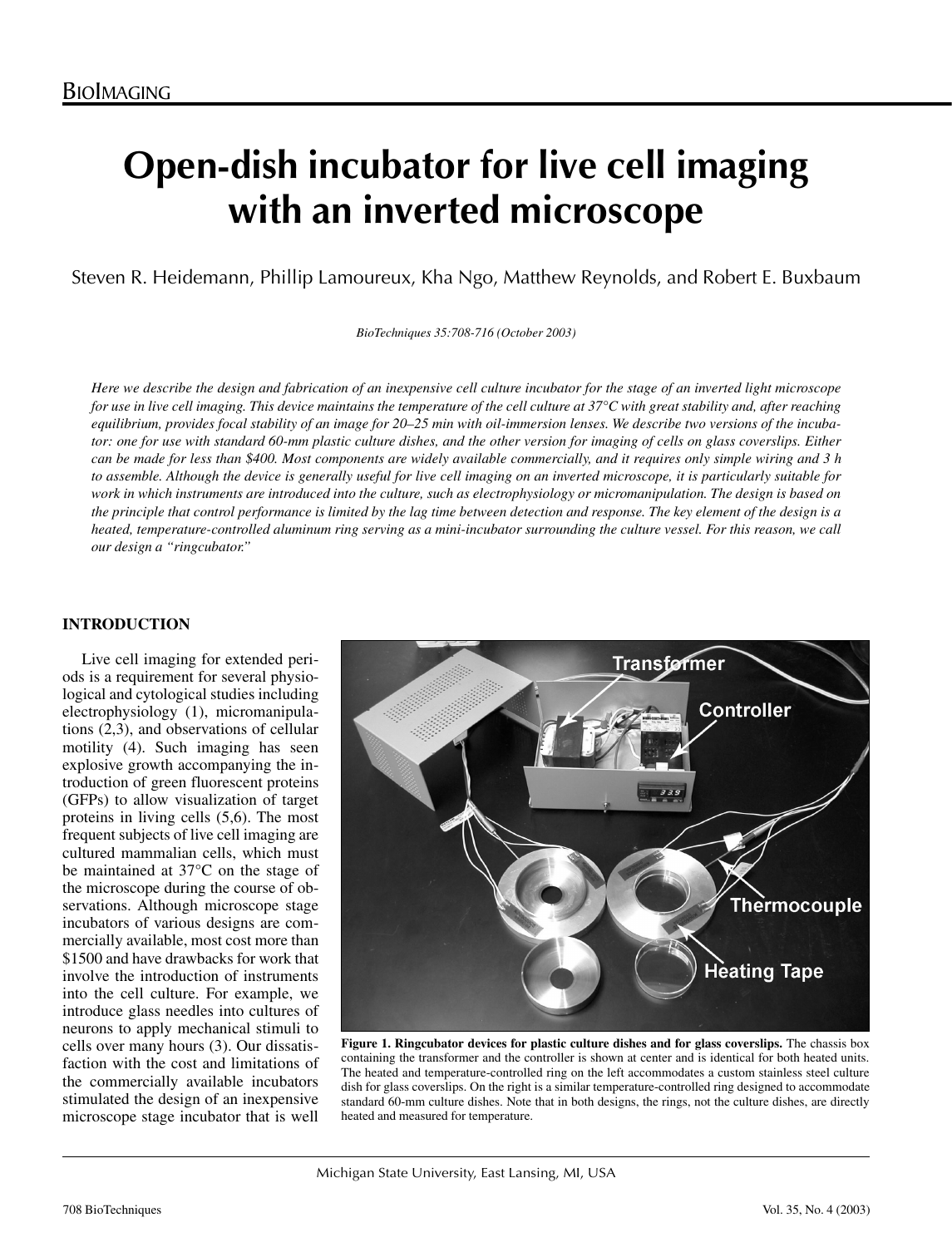suited for micromechanical work and for live cell imaging in general. The total cost is less than \$400 and requires fewer than 3 h to assemble from commercial parts and one or two custom-machined parts available from any university or com mercial machine shop. One version controls a standard plas tic culture dish, and another accommodates a custom culture dish for cells grown on glass coverslips. The design feature that makes temperature control particularly stable is the use of a heated aluminum ring, whose temperature is directly controlled. This aluminum ring serves as a kind of "solidstate water bath" (i.e., constant temperature incubator) surrounding the culture dish. For this reason, we call our device a "ringcubator."

# **MATERIALS AND METHODS**

#### **Components**

As shown in Figure 1, there are two versions of the ring cubator, and both are composed of six main parts: an incuba tor or temperature controller and a 120 to 28 V transformer, which are housed in a ventilated chassis box, two 5 W heating tapes, a T-type thermocouple, and a custom-machined aluminum ring, which accommodates the 5 W heaters and the thermocouple. The only additional components are an on-off switch, various wiring, and miscellaneous small parts, such as grommets and heat-shrink tubing. The devices shown in Figure 1 are durable and robust. The transformer, controller, heaters, and thermocouple are all in light-duty use in this application, and none of our four devices has required a repair in 1 year of use.

Thermocouples, heating elements, and incubators come in a bewildering variety of types from numerous manufac turers. For these specialized temperature-control compo nents, we ascribe some importance to the particular parts specified here, insofar as other similar parts did not work as well. The incubator is a Fuji Electric PXV3-TAY2-4V fuzzy-logic controller (Fuji Electric, Tokyo, Japan), which can be obtained in versions to accept various line volt ages for worldwide use. This device is widely available from sales firms specializing in process control (e.g., http: //www.ttiglobal.com or http://www.alphacontrols.com). The thermocouple input to the controller is a T-type thermocou ple (Cat. no. AFEDOTA020G8030; Watlow, St. Louis, MI, USA). This catalog number includes several important spec ifications for ruggedness and sensitivity. Local sales agents can be located from this manufacturer's Web site (http:// www.watlow.com). The heating tapes are adhesive-backed, 28 V, 5 W kapton "flexible heaters" obtained directly from Omega Engineering (Cat. no. KHLV-0502/5-P; Stamford, CT, USA; http://www.omega.com). These accept AC cur rent, as here, or DC (e.g., to avoid introducing 60 cycle noise into electrical recordings). In the latter case, an AC-DC stepdown transformer must be substituted for the AC type specified here. The remaining commercially available components are simpler, and we think any equivalent compo nents would work well. The transformer is a 1.5 amp 120 to 28 V AC power transformer (Cat. no. TX2815; All Electron -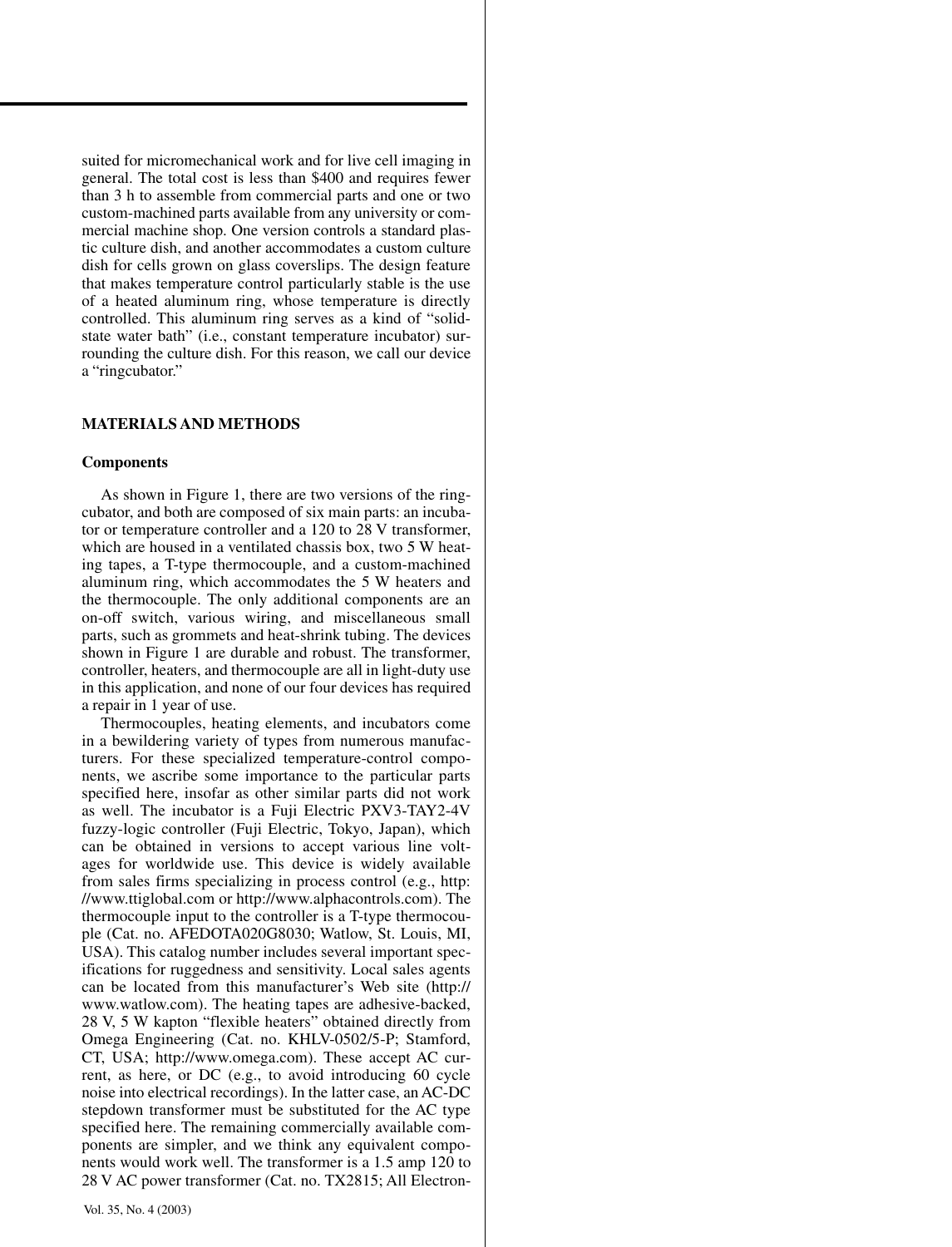

**Figure 2. Drawings of the custom machined metal parts (all dimensions are in inches).** 



**Figure 3. Wiring diagram for both ringcubators.** The two heating tape elements are adhesive-backed and should be attached to the top surface at opposite sides of the aluminum ring, with all wires extending in the same direction as the thermocouple wires, as shown in Figure 1. Both input leads should be twisted together, and similarly for both output leads, and each twisted pair is then connected to each of the transformer's 28 V output wires (coded red in the specified transformer) by lengths of insulated 20-gauge stranded copper wire. The thermocouple has two output wires that are connected directly to the controller. Conveniently, the wiring sockets at the back of this controller are numbered. The red wire of the thermocouple is connected to wiring socket no. 2 (which is marked negative, "-") at the back of the incubator, while the blue thermocouple wire is connected to socket no. 3 (labeled positive, "+"). To prevent entanglements of the six wires leading from the aluminum ring to the chassis box, all the wires are bundled into a length of heat-shrink tubing. For 120 V currents, power from the laboratory wall socket is used to power the incubator and is also passed through to the transformer by the incubator serving as a temperaturecontrolled on-off switch. Accordingly, one 120 V input wire of the transformer (white) is connected with one incoming power lead from the lamp cord, and both are inserted into wiring socket no. 9 at the back of the incubator. The other power lead of lamp wire is connected to the user-operated external on-off switch shown at the front of the chassis box as in Figure 1. The other side of this switch is then connected to wiring socket no. 8 of the incubator, and socket no. 8 is then bridged to socket no. 5. (Lengths of lamp wire are used throughout to carry all 120 V currents.) The remaining 120 V input wire of the transformer is then connected directly to socket no. 4 of the incubator.

ics Corp., Van Nuys, CA, USA; http:// www.allelectronics.com). The perforated chassis box  $(7''L \times 5''W \times 3''H)$  is from LMB/Heeger (Cat. no. Perf-145; Commerce, CA, USA). This box and the wires, switches, and other minor parts for the device are available at local electronic supply houses.

The heated ring for 60-mm plastic culture dishes (Figure 2a) is composed of 6061 aluminum, 1 cm thick and 4.25″ outer diameter (o.d.). The dish well is machined to a 2° taper to provide a tight fit for Falcon® and Corning culture dishes. Investigators should provide their machinists with a culture dish to work from. The hole for the thermocouple is placed in the side of the ring and is sufficiently tight that the probe cannot be removed easily without tools. Including the cost of machining this ring, this version of the ringcubator for standard culture dishes cost us less than \$250 to fabricate.

For higher resolution observations of cells on coverslips, we designed a similar ring accommodating a large diameter stainless steel (304 alloy) culture plate as shown in Figure 2, b and c. These components require careful machining, in that the dish must fit as tightly as possible in the ring, but still move freely enough to avoid spilling contents during placement and removal. The large diameter was predicated on the need to introduce instruments from the side at relatively shallow angles (our microscope condenser prohibits steep angle positioning). As shown, this culture dish has a central hole and recessed ledge on which to mount a 25-mm round glass coverslip. This mounting ledge is also convenient for confining a smallvolume water droplet over the coverslip for analyses following live cell imaging: fixations, immunostaining, etc. It thus helps conserve antibodies and other expensive reagents.

We affix the coverslip to the ledge using Dow Corning No. 7 Release Compound (Neely Industries, Arlington, TX, USA; http://www.neelyindustries.c om), which is a silicone grease intended for thermo-molding operations. This grease has a near optimum viscosity, in that it dispenses easily from a syringe. Coverslips can be removed intact if care is used, and it provides a highly reliable seal for long periods. We dispense the grease in a thin bead (like caulk) around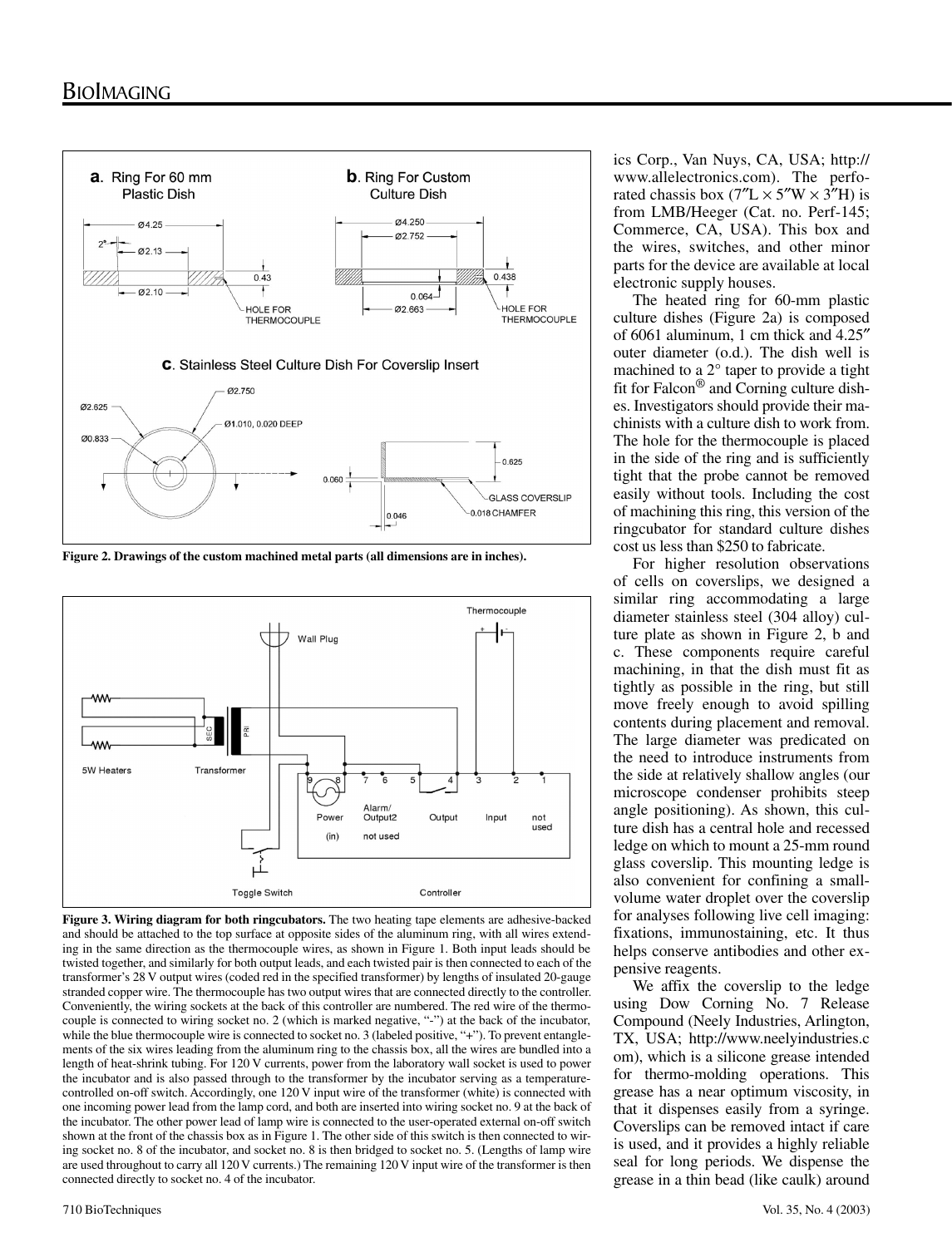the ledge from a 10-mL syringe to which we attach a standard tip for adjustable micropipets (Eppendorf® tip). Placing the coverslip onto the ledge spreads the grease into a waterproof seal between glass and steel plate.

### **Assembly and Wiring**

The wiring is the same for both units, is shown schematically in Figure 3, and is described in detail in the legend. The basic circuit is conceptually simple, however. Based on temperature input from the thermocouple, the controller is serving as an on-off switch providing temperature-controlled 120 V output to the transformer, which in turn provides 28 V power to the two heaters.

#### **Incubator Program**

The specified incubator is more complex than required for the relatively simple, PID (proportional, integral, derivative) temperature regulation that we use. In addition to a value for the set point (37°C), this device can be programmed for more than two dozen parameters using three buttons on its face, as described in the supplied booklet of instructions. However, we programmed only seven variables, all found in the second menu layer, which appears after pushing the Select button for 7 s. All remaining variables were left at factory default. Programming is straightforward and similar to setting a multifunction digital watch or programming a VCR. Each programmed parameter is associated with an acronym code shown on the LED display on the face. In the description of the programming input to follow, the parameter display code is shown in parentheses following the numerical value. For these parameters, we used settings of 0.7 (P) for proportional bandwidth, 120 s (I) as the setting for integral time, and 35 s (D) for derivative time. These three parameters control the temperature range around the set point over which control is exercised, the rate of heat output in approaching the set point, and how fast the temperature is changing in the ring. Three other important parameters with standard settings are to specify: (*i*) the use of a T-type thermocouple, 7 (P-n2); (*ii*) a temperature readout to one decimal point, 1 (P-dp); and (*iii*) a value of 17 (Ar) for auto-reset windup (a refinement of integral control).

Only one other parameter requires a change from factory settings, but this important parameter value requires user input based on the particular properties of each unit. This is the process variable offset (PVOF in the device code). This value reflects a mutual temperature calibration between a given thermocouple and a given controller and also conditions of heat loss by the dish. By setting an appropriate value for the PVOF, the temperature on the LED display on the front of the controller will closely match  $(\pm 0.2^{\circ}C)$  the temperature in the dish, and a set point of 37.0 will maintain 37°C in the dish. Given our experience with laboratory microscopy, we think most use of the ringcubator will occur on 1 or 2 microscopes in the same laboratory. Under these conditions, no resetting of PVOF has been required on any of our ringcubators over the course of months. Also, recalibration has not been required for use in different rooms and different buildings if accuracy of  $\pm 1$ °C is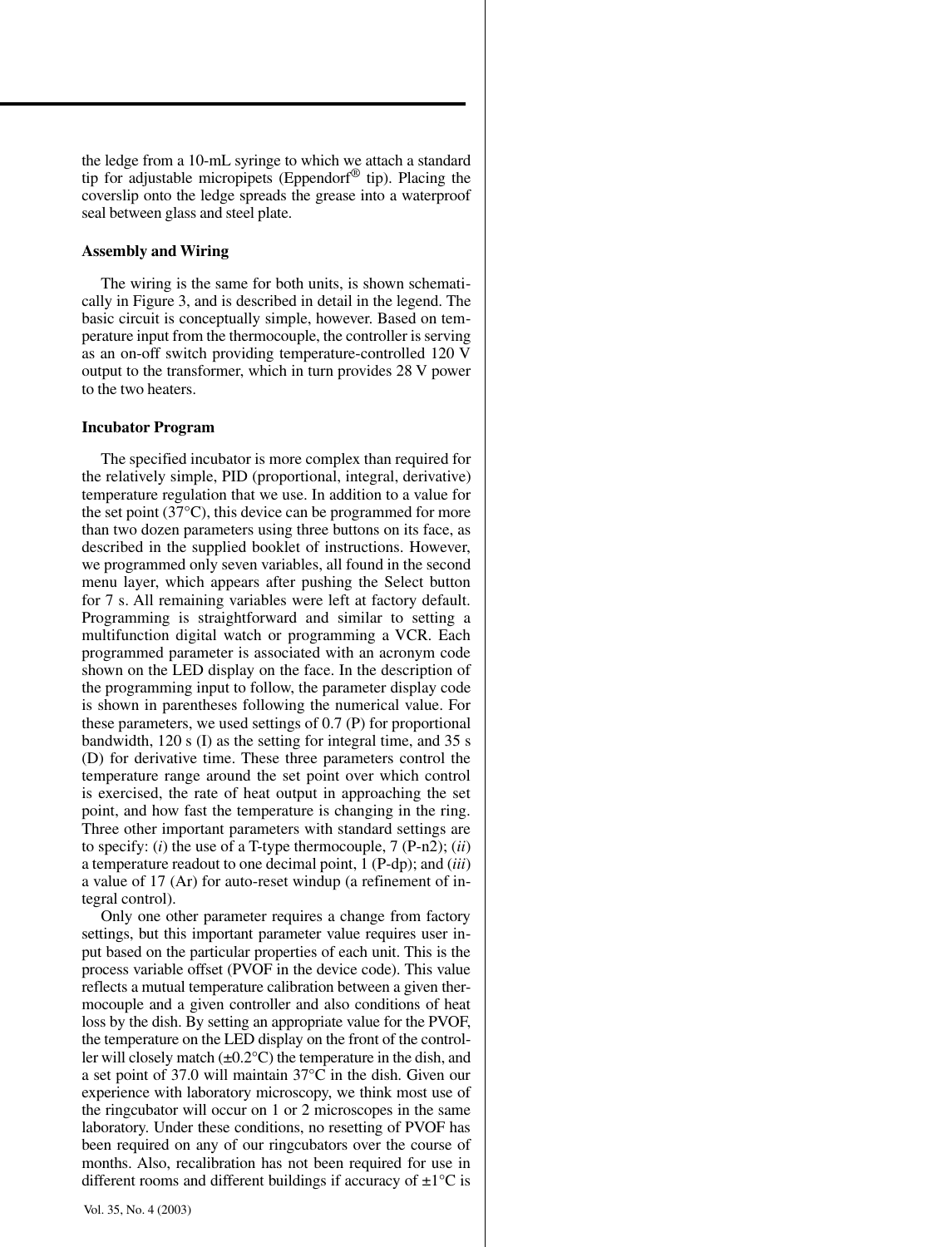acceptable. In our hands, the PVOF required resetting if the desired temperature set point was changed by more than 2°C and when our laboratory ventilation system changed from heating to cooling modes with the change of season.

The procedure for determining process value offset is basically one of trial-and-error using a good thermometer directly and completely immersed in the dish. We suggest starting the trials with a PVOF of -6. Allow the reading on the controller to reach the set point  $(37^{\circ}$ C) and wait an additional 30 min before checking the thermometer in the dish.

If the water temperature is above 37°C, increase the PVOF by half the value of the temperature difference (e.g., -5.0 for 39°C), if below 37°C, decrease by half the difference (e.g., -7.0 for 35°C). Wait to reach equilibrium and repeat adjustments until the water temperature remains stable at 37°C. If this procedure does not produce good temperature control around 37°C, we suggest checking the variables putatively left at factory default to confirm true default values, which are listed in a table at the back of the instruction booklet.



**Figure 4. Control by the ringcubator designs of culture dish temperature as a function of time.** (a) Temperature at the center of a standard 60-mm plastic culture dish as a function of time after turning on the ringcubator with the thermocouple in the ring  $(-\blacktriangle)$  or with the thermocouple in the culture dish (-o-). Room temperature water was added to the probe-in-dish sample at 50 min. With this control geometry, temperature in the dish fluctuated by as much as 3°C both before and after perturbation. In contrast, with the probe in the ring and having set an appropriate process variable offset (PVOF), very stable temperature control is achieved in the culture dish before and after perturbation at 104 min. (b) These trials are similar to those of panel a, except temperature was measured just above the coverslip in the stainless steel dish design, and an additional perturbation was introduced (i.e., the room was gradually heated). Once again, note the superior temperature control performance with the thermocouple in the ring after addition of cool water at 62 min, compared to the fluctuations after adding water at 109 min to the probe-in-dish sample.

### **Measurement of Temperature Stability**

Temperature stability was assessed by measuring the temperature of medium or water in the culture dish with a mercury or digital thermometer. Both standard plastic and custom steel dishes were assessed, and all components were equilibrated to room temperature at the beginning of the observations. After assembling the appropriate components, the ringcubator was turned on, and temperature measurements were taken every 2 min. In each trial, cool water was added to the dish to determine the response to temperature perturbation in the dish, and in some trials, room temperature was varied slightly.

# **Effect of Incubator on Focal Stability**

Focal stability of images from a DMIRB microscope (Leica Microsystems, Bannock, IL, USA) was measured as the length of time an image remained in excellent to good focus without manipulating the microscope (i.e., time-to-poor focus of an initially sharp image). Trials were conducted at 37°C as for ordinary use and equilibrated at room temperature as a control for aspects of focal stability not dependent on temperature control. REF52 (rat embryo fibroblast) cells expressing GFP-actin (2) were fixed briefly in cold methanol (-20°C) to control for changes due to the dynamic actin array itself, not focus per se. The cells were cultured on glass coverslips and observed within the stainless steel culture dish shown in Figure 1. This allowed the use of high resolution, short focal depth, oil-immersion objectives. A trial began by initially obtaining a sharp focus on particular actin stress fibers within the imaged cell and then recording images automatically every 60 s for 30 min using the automatic features of the Open*lab* Imaging system (Improvision, Lexington, MA, USA). This allowed the cells to be illuminated (by UV) only for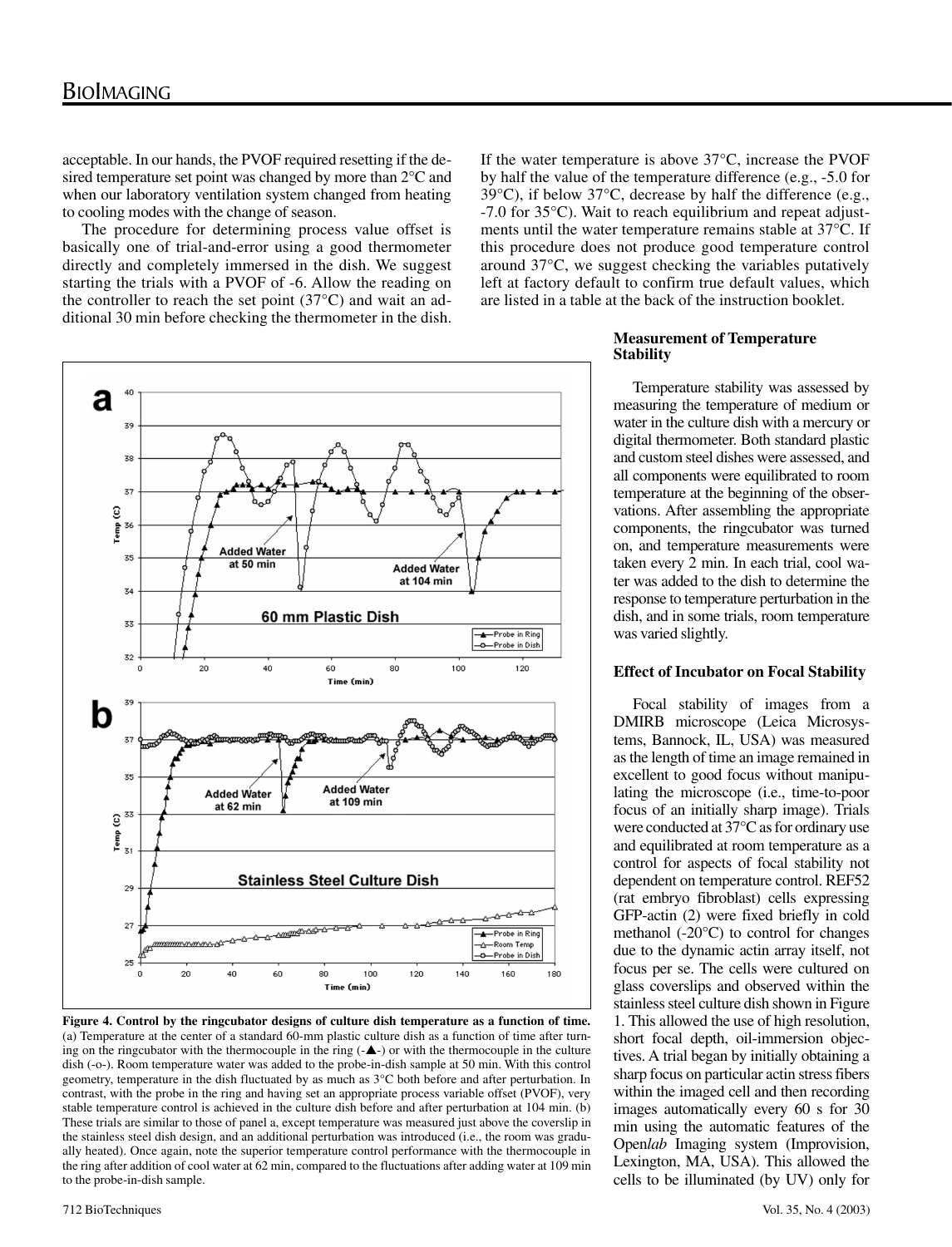the brief time of the exposure, minimizing fluorescent photobleaching. These time-lapse images were then subjectively assessed for focus by the first author. Conditions for achieving 20 to 25-min periods of good-to-excellent focus without refocusing are presented in the Results.

# **RESULTS**

We perceive only two parameters indicative of the functional performance of a microscope-stage incubator: (*i*) stability of temperature control at 37°C for the cells, and (*ii*) focal stability of the image. Figure 4 shows typical data on the temperature stability within culture dishes maintained by the ringcubator and the importance of having the thermocouple in the ring, rather than in the dish, which we think would be intuitive for most biologists. Figure 4a shows the temperature within a plastic tissue culture dish with the thermocouple in the ring (filled triangles), as designed, or immersed in the dish (open circles). Room temperature water was added to the dish to perturb the temperature for each probe placement. As shown, temperature stability with the probe in the ring was notably superior to that with the probe directly in the dish. With the thermocouple in the ring, temperature was maintained at  $37^{\circ} \pm 0.5^{\circ}$ C during periods without perturbation and required about 10 min to restore the set temperature after addition of cooler water at 104 min. In contrast, placement of the probe directly into the culture dish resulted in sinusoidal fluctuations of temperature of  $2^{\circ}$  around the 37 $^{\circ}$ C set point, with and without perturbation.

As shown in Figure 4b, similar results were obtained for trials with the stainless steel culture dish. Here, two temperature perturbations were introduced: (*i*) addition of room temperature water, and (*ii*) changing the temperature in the laboratory 2° to 3°C (i.e., the maximum our laboratory building permits). With the probe in the ring, the temperature in the stainless steel dish in the absence of perturbation is remarkably stable, presumably owing to the larger thermal mass (30 mL of medium) and better heat transfer of the steel dish

compared to the standard 60-mm plastic culture dish. With the thermocouple in the ring, the temperature returned to the set point following perturbations without overshoot. With the thermocouple in the dish, in contrast, addition of water at 109 min again produced significant sinusoidal temperature fluctuations damping out slowly, as predicted by control theory (see Discussion).

Focal stability was assessed with REF52 cells expressing GFP-actin (2), because they are characteristic of live cell images, and they provide sharp lines of actin stress fibers, which serve as a critical marker for depth of focus. In order to assess focal changes per se, rather than changes in the highly dynamic actin array of the sample, we used fixed cells. With ordinary dry lenses, focal stability was maintained for more than 40 min (data not shown). However, we regard images obtained with oil-immersion objectives as the most challenging test of focal stability, both because of the narrow depth of focus of such lenses and because the immersion oil provides for better heat transfer and local temperature perturbation than an air gap. We compared the focal stablity of such images in fixed cells maintained at 37°C with samples equilibrated at room temperature. Such ambient observations provide a control for limitations of the microscope and/or of room temperature control in laboratories (i.e., focal shifts that would be seen without the ringcubator). For both conditions, we found that good focus was maintained for about 20–25 min once heat transfer equilibrium was reached. Figure 5a shows images from a trial at 37°C, in which a high-resolution image was maintained for 25 min after a 90-min equilibration period in situ on the microscope stage. Similarly, Figure 5b shows such a trial at room temperature, in which all the components, except the cell-containing coverslip itself, were allowed 3 h to come to room temperature prior to assembling and observing the sample. Even here, a 25-min equilibration period on the stage was required to obtain focal stability for more than 5–10 min. Thus, once heat transfer equilibrium is reached by the ringcubator, we found that focal stability was limited by factors other than the performance of the ringcubator (perhaps temperature control of the laboratory or creep





in the microscope). For normal use at 37°C, the time to reach thermal equilibrium with oil-immersion lenses can be shortened to about 20 min if all components, including the objective lens, are prewarmed to 37°C.

#### **DISCUSSION**

As shown in Figures 4 and 5, the ringcubator design provides excellent stability of the temperature of the culture medium and of the focus of a cell culture on an inverted microscope. The ringcubator achieves this performance as a result of the very short time lag between heat output and temperature change in the ring, not the culture dish. This characteristic time lag is the key